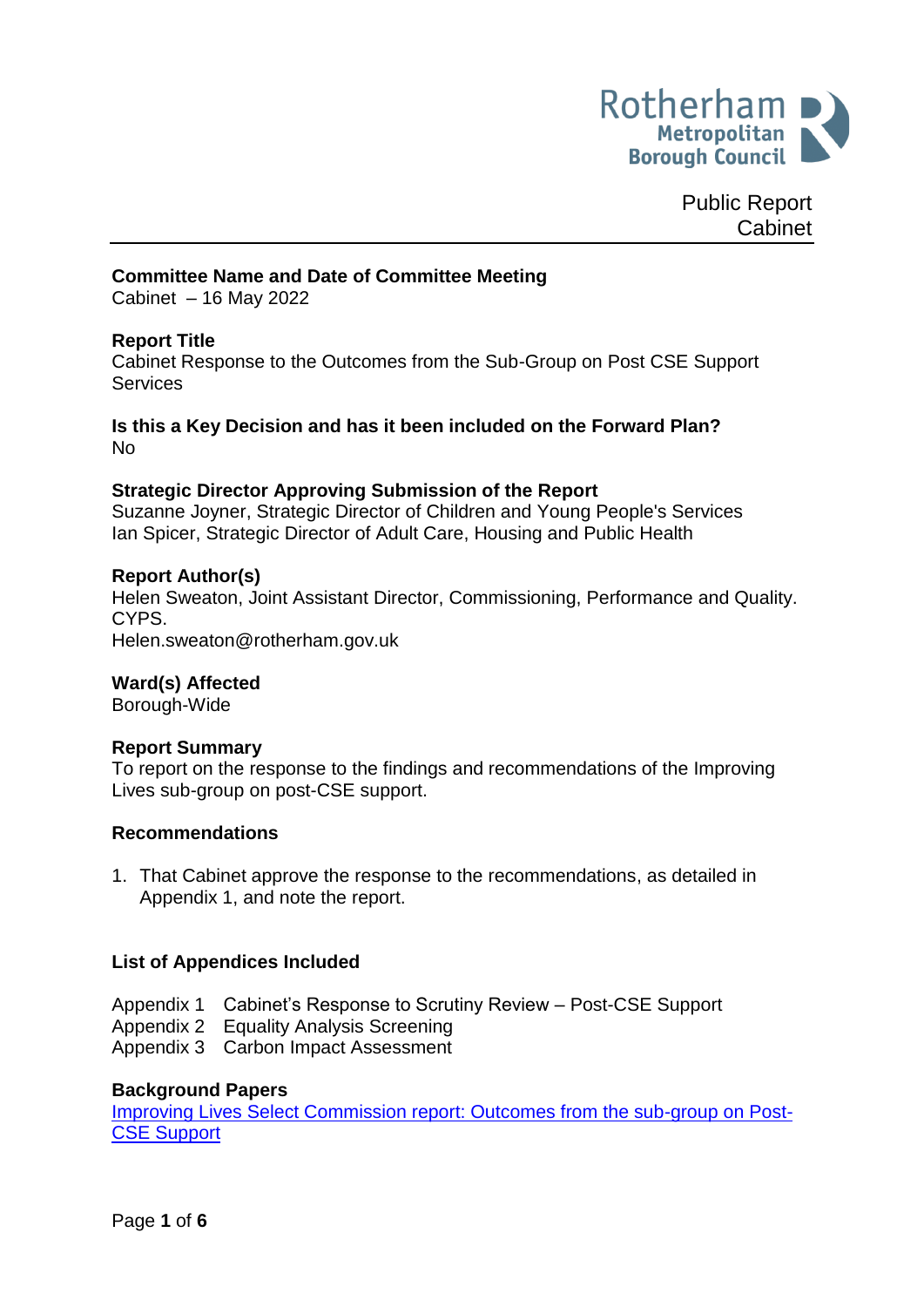## **Consideration by any other Council Committee, Scrutiny or Advisory Panel**

Improving Lives Select Commission – 21 December 2021 Overview and Scrutiny Management Board – 19 January 2022 Cabinet - 14 February 2022

#### **Council Approval Required** No

**Exempt from the Press and Public** No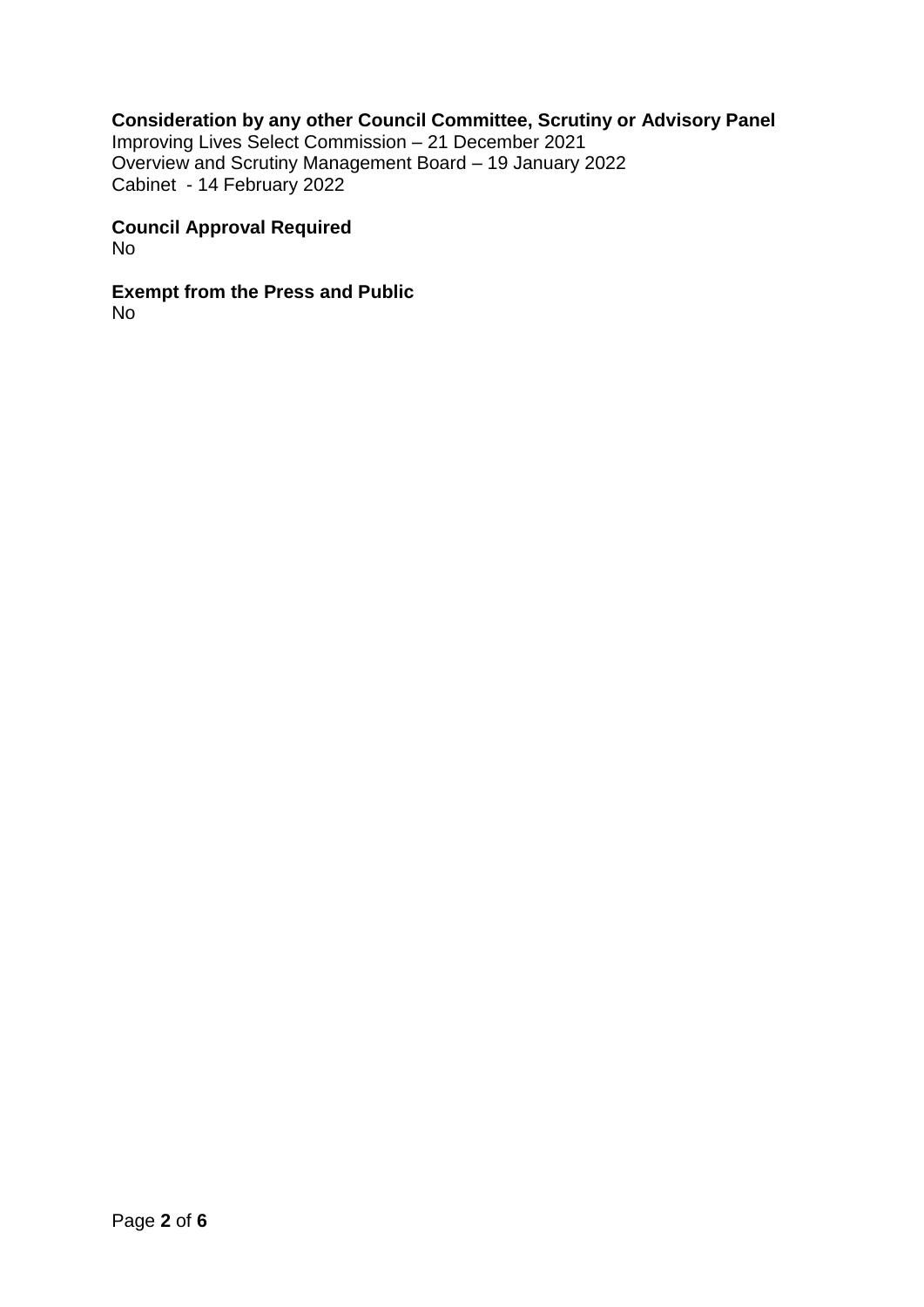## **Cabinet Response to the Outcomes from the Sub-Group on Post CSE Support Services**

## **1. Background**

- 1.1 The Jay Report identified that high numbers of Rotherham residents were affected by child sexual exploitation between 1997 and 2013. The National Crime Agency continues to investigate historical child sexual exploitation as part of Operation Stovewood. It is important that there are services to support all victims / survivors of child sexual exploitation regardless of whether they are part of active investigations. It is important that any services commissioned by the Council align with the services provided by its partners.
- 1.2 In summer 2016 the Council commissioned support services for young people and adults who had experienced child sexual exploitation (CSE). These additional services supplement the core support offer to any adult who has ongoing support needs provided by the Council through its Adult Safeguarding provision.
- 1.3 To inform the development of a needs analysis that underpins the commissioning process, it was agreed at the meeting of the Improving Lives Select Commission held on 3 March 2020 that the benchmarking work should be resumed, with the results detailed in a standalone report on post-CSE support.
- 1.4 The Improving Lives Sub-group on Post-CSE Support met with senior officers, as well as the providers of the commissioned services in Rotherham. This work enabled the sub-group to establish a sound understanding of the services that were being delivered in Rotherham to support survivors of CSE. Members conducted desktop research and held a series of online meetings with officers and Cabinet Members at other local authorities to learn how they supported survivors of CSE.
- 1.5 The sub-group consisted of Cllr Victoria Cusworth, Cllr Maggi Clark and Cllr Jenny Andrews. Cllr Cusworth was Chair of Improving Lives Select Commission at the time of the review.
- 1.6 The recommendations from the sub-group were presented to Cabinet on 14 February 2022 and Cabinet agreed to provide a response.

### **2. Key Issues**

- 2.1 The recommendations to Cabinet from the Scrutiny Review Post CSE Support were:
	- *a) That post-CSE services are transferred to the Adult Social Care, Housing and Public Health directorate to enable the greater integration and coordination of support pathways that are available to adult victims of trauma as children.*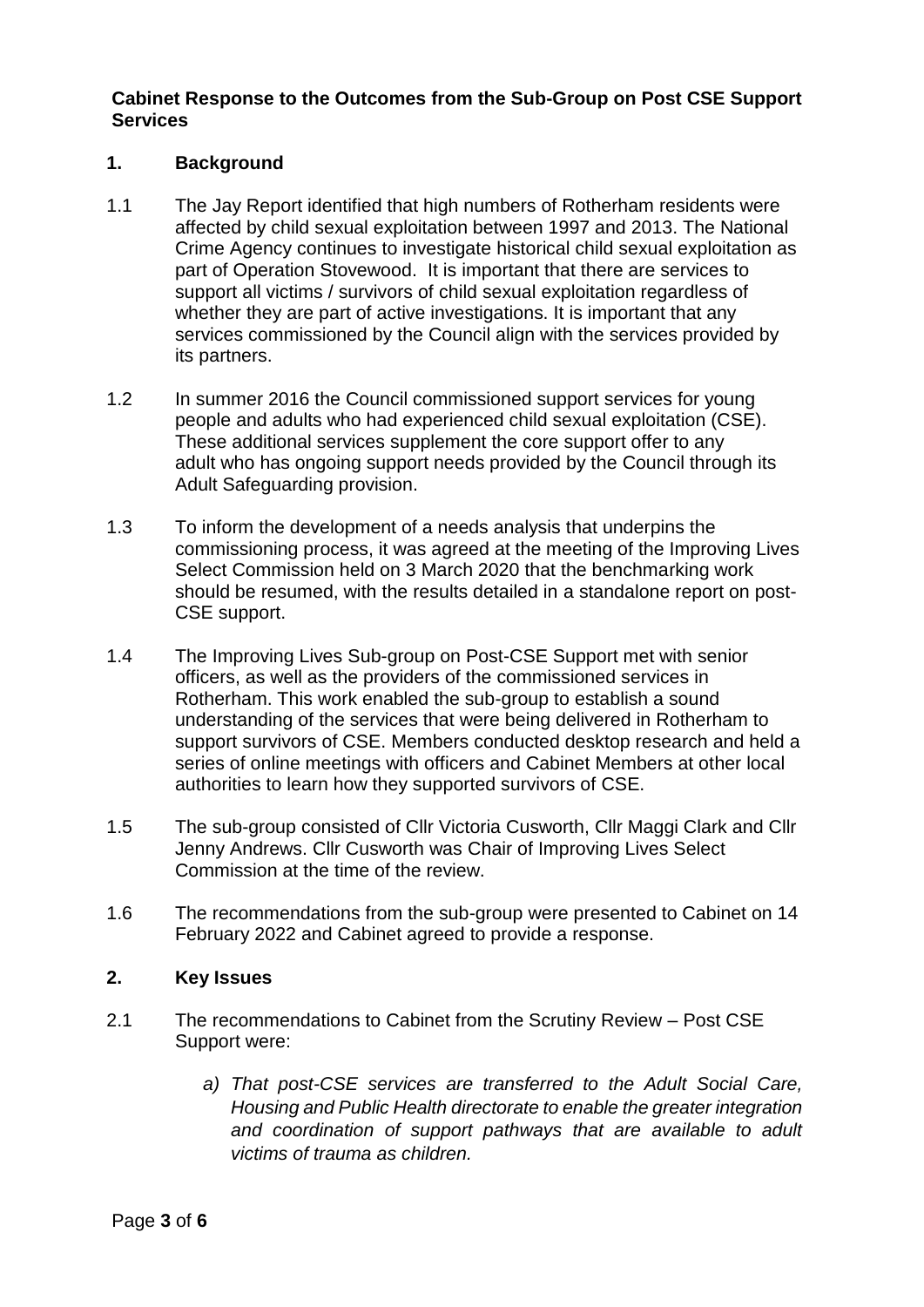- *b) That further work is undertaken with relevant partners and survivors to improve the ways in which survivors' voices are captured to inform future reviews of post-abuse services (for example drawing on the research from Sheffield Hallam University, the development of voice and influence groups or other survivor's forums).*
- *c) That consideration is given to appropriate governance arrangements to enable elected members to provide a steer on the activity that is taking place within the Borough to stop CSE/CCE and support survivors.*
- *d) That the Improving Lives Select Commission continue to monitor the provision of post-abuse support to survivors of CSE.*
- *e) In relation to recommendations c) and d), that consideration is given how survivors' voices to inform these processes.*
- *f) To emphasise the shared responsibility of all elected members, that an annual training event/workshop is delivered. This is to ensure that all elected members are kept up to date with the activity within the Borough to protect young people from being at risk of harm from CSE/CCE and support adult survivors to move forwards in their lives.*
- *g) That the relevant Strategic Directors explore options for sharing best practice with other local authorities in the Yorkshire and Humber Region.*
- h) *Drawing on the good practice from Durham County Council, that consideration is given to the language used in the provision of post-CSE support to ensure that it is positive and inclusive of the needs of those accessing services.*

## **3. Options considered and recommended proposal**

3.1 All of the recommendations have been accepted and Appendix 1 sets out further detail on how the recommendations have been or will be actioned.

# **4. Consultation on proposal**

4.1 The Cabinet Member for Children and Young People and Cabinet Member for Adult Social Care and Health have been consulted with regarding the report and its recommendations.

# **5. Timetable and Accountability for Implementing this Decision**

5.1 The timetable and accountability are detailed in Appendix 1 (Cabinet's Response to Scrutiny Review – Post-CSE Support)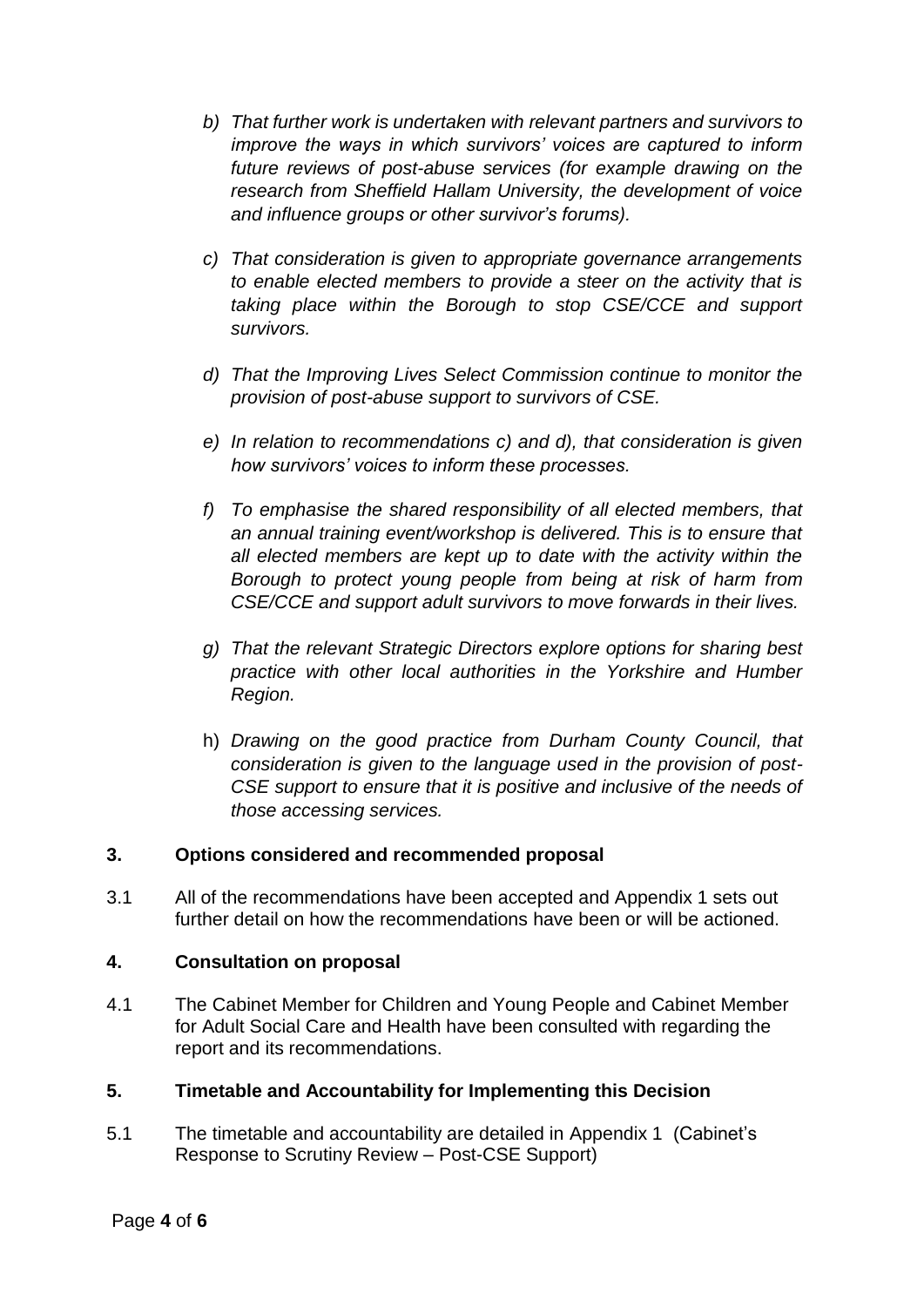# **6. Financial and Procurement Advice and Implications**

- 6.1 There are no direct procurement implications arising from the recommendations detailed in this report, however it is worth nothing that, CYPS currently commission the CSE contracts, the annual value of £156k is funded from the CYPS budget. These contracts were competitively tendered during 2020 in compliance with the Public Contracts Regulations 2015 and the Council's own Financial and Procurement Procedure Rules.
- 6.2 The contracts commenced on 1st January 2021 and expire on 31st December 2023, but contain options for extensions for up to a further 2 years ending 31st December 2025.
- 6.3 CYPS Commissioners to remain involved in the development of post CSE support to inform needs analysis, commissioning and service delivery of the other elements of the pathway.

# **7. Legal Advice and Implications**

7.1 There do not appear to be any legal implications connected to the recommendations in the report

## **8. Human Resources Advice and Implications**

8.1 There are no direct HR implications contained within this report.

### **9. Implications for Children and Young People and Vulnerable Adults**

9.1 The implications for Children, Young People and Vulnerable Adults are set out in the attached Improving Lives Select Commission report: Outcomes from the sub-group on Post-CSE Support (background paper) and in the attached Cabinet's Response to Scrutiny Review – Post-CSE Support (Appendix 1).

## **10. Equalities and Human Rights Advice and Implications**

- 10.1 The recommendations in this report do not impact directly on the current service provision. The commissioned services will continue to offer access to all communities and groups including those with protected characteristics. The specification was developed after thorough consultation and with consideration of the profile of all socioeconomic groups and communities.
- 10.2 An equality analysis screening is attached as Appendix 2. The screening indicates the equality analysis should be updated prior to re-commissioning as part of the re-procurement process. The analysis should consider the recommendations in this report alongside consideration of the profile of all socioeconomic groups and communities including those with protected characteristics.